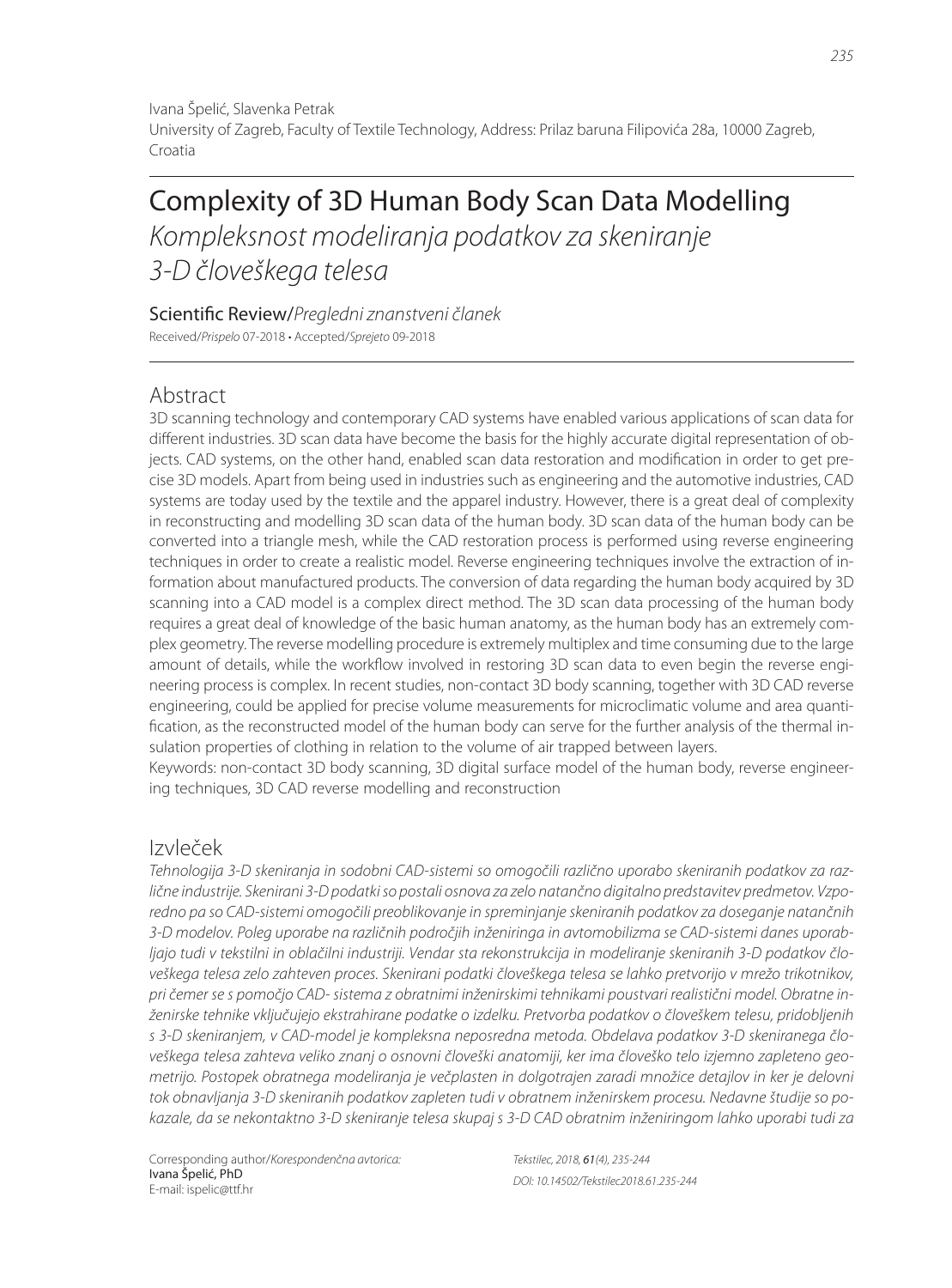natančne meritve volumna in površine mikroklimatskih prostorov, kjer se lahko rekonstruirani model človeškega telesa uporabi za nadaljnje analize toplotne izolacije z vidika prostornine zajetega zraka med plastmi. Ključne besede: nekontaktno 3-D skeniranje telesa, 3-D digitalni model površine človeškega telesa, obratne inženirske tehnike, 3-D CAD obratno modeliranje in rekonstrukcija

## 1 Introduction

3D body scanners provide a detailed representation of the human body, but not without the need for the further improvements. 3D (three dimensional) body scanning technology facilitates the capturing of the human body. As a result, 3D scanners are able to generate a detailed 3D representation of the human body, called the human body model, within a few seconds.

The resulting 3D model can be exported by the scanning software for further use. Depending on the 3D body scanner used, the 3D model is exported as a mesh or point data cloud forming the shape of the body. 3D scanning devices can be used as scanning systems for capturing 3D full-human body models. They apply the technology of acquiring a structured light or laser to capture the human body. However, this technology is often expensive and requires specific knowledge to operate.

This scanning technology has existed for more than twenty years, while the first 3D whole-body scanning system was developed by the University of Loughborough in 1989 with the aim of conducting anthropometric surveys. By 1998, 3D whole-body scanning technology was being applied commercially for the fashion industry in the United States. In recent years, new technologies have enabled the measurement of the surface of the human body and facilitate a whole-body scan while a person remains fully clothed [1]. The importance of human body 3D measuring has increased over the last decade. Scanning devices based on a structured light or laser scan produce high-quality images of the human body but are expensive and operationally complicated [2].

Whole-body scan data have many applications. The most prominent use, however, is the construction of human figure models that accurately represent body shapes. One of the basic challenges in using wholebody scan data with human figure models is creating an articulated, surfaced geometric model that realistically matches the scan data with a high degree of accuracy [3].

The generation of 3D curved shapes is the basis for all CAD systems. NURBS (non-uniform rational B-spline) curves and Bezier curves were created to represent a mathematical description of a 3D curved line and the resulting surface. NURBS curves describe all of the surfaces in CAD systems. They also represent simple geometries such as flat planes. On the contrary, the approximation of a cylinder with a non-uniform B-spline requires a considerable number of control points, while the optimisation of the B-spline is required. This optimisation can be visualised by independently putting more or less pressure on the elastic band of each Bezier curve. Internally, most CAD systems use triangulation [4]. Human body scan processing is usually performed manually in several stages. Scan processing involves healing defects, the reconstruction of mesh features using the remaining polygons, re-meshing and rewrapping, and finally smoothing over the surface of scans [5]. A human body model can be used as an original design basis for the manufacture of special clothing, for medical applications, etc.

According to more recent studies, non-contact 3D body scanning and 3D CAD reverse engineering can be applied for precise measurements for microclimatic volume and area quantification. Those precise measurements of clothing garments and the volume of microclimatic air layers serve as the basis for further analysis of the thermal insulation properties of clothing [5, 6]. According to previous studies by Lee et al. [7], Zhang & Li [8] and Mert et al. [9], garment fit and the resulting air volume are crucial factors in determining the thermal insulation value of clothing ensembles. Thermal insulation increases linearly with air gaps, provided that no convection is present [7, 10]. However, in order to measure the impact of the convection on the thermal insulation properties of the clothing, the air volume trapped within the layers of the clothing must be deduced. Because 3D scanning has been reported as the most accurate and reproducible method for air volume quantification under clothing  $[11]$ , 3D scanning technology has made it possible to precisely quantify microclimatic layers [5, 6, 11–13].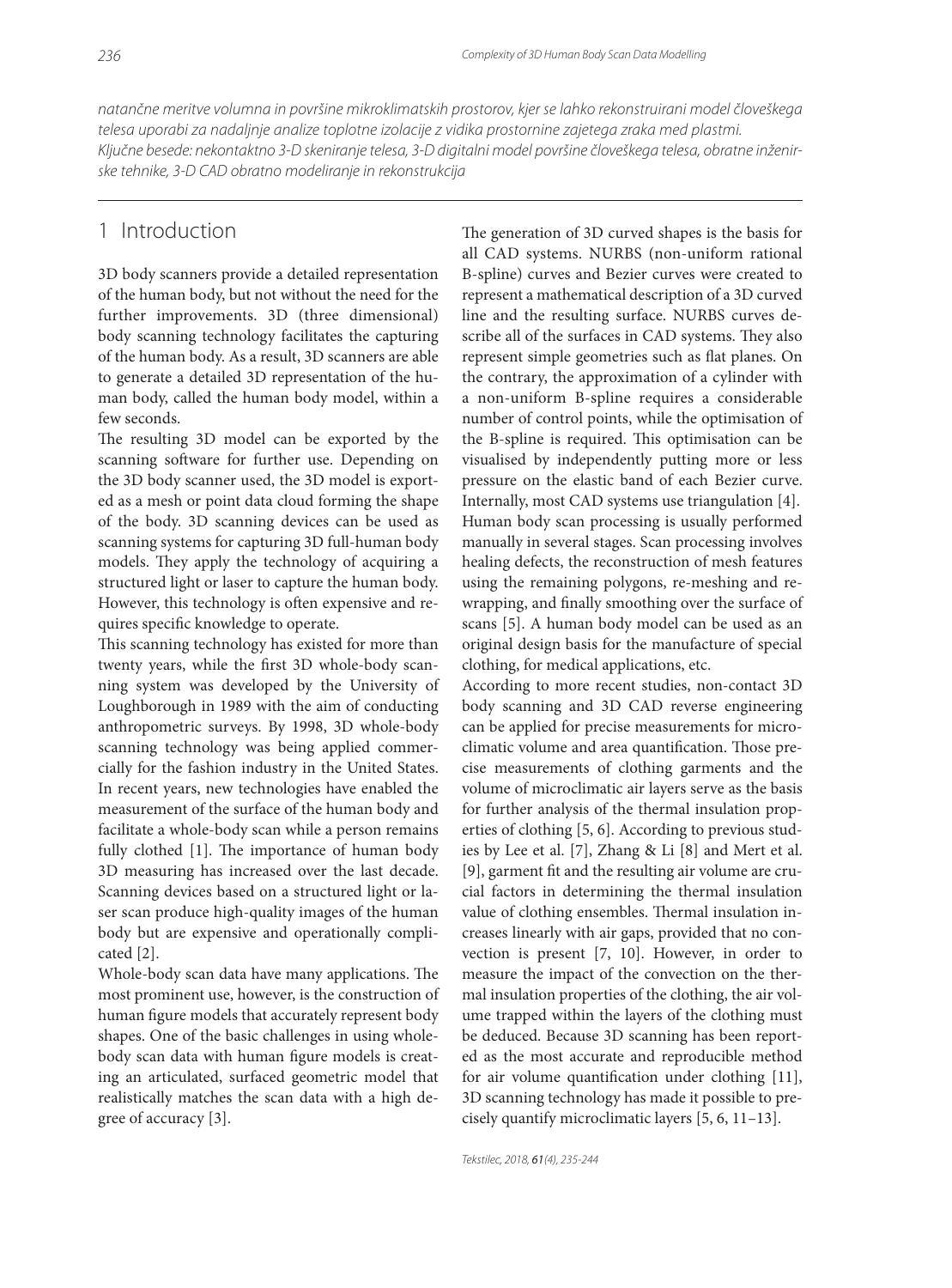## 2 3D body scanning

3D body scanning technology generates a complete replication of any human body via 3D scanners by directing detailed scans of human bodies and creating 3D replications. 3D whole-body scanners are useful tools for obtaining and recording anthropometric data regarding the human body. A laser scanner unit is composed of a laser, an optical system and a light sensor to digitise the surface [14].

3D scanning methods are classified as [15] contact 3D scanning methods and non-contact 3D scanning methods. Non-contact 3D scanning methods can be transmission-based methods, such as CT, and reflection-based methods, which exploit the energy reflected by an object during acquisition in order to retrieve geometric information useful to determine a shape. They are further divided into [15] non-optical, such as sonar and microwave radar, and optical, such as structured light scanning, image analysis, triangulation and interferometry.

Non-contact 3D scanning methods do not require the probe to come into physical contact with a measured object. The interaction occurs by means of magnetic, light or sound fields, and the system acquires data by capturing the energy transmitted or reflected by an object [15]. Scanned objects are converted into a point cloud or triangle mesh. Based on the obtained point cloud or triangle mesh, the restoration process can be performed. This process is called reverse engineering or back engineering. Reverse engineering is the analysis of components to create a copy of a scanned object. Reverse engineering techniques involve the extraction of information about manufactured products. The conversion of data acquired by a scanning system to a CAD (Computer Aided Design) model is a complex but direct method, as opposed to a model created from scratch [16].

Optical methods are the most frequently used and are characterised by a high acquisition speed compared to other methods. There are four important types of optical methods: triangulation, interferometry, structured lighting and image analysis [15]. 3D body scanning is usually obtained using the optical method of triangulation.

The main disadvantage of the 3D scanning process is that the some of the details of the original element are usually lost, and those lost features must be recreated using shapes and curvatures. The surface modelling technique is used to recreate the form of an object, resulting in the creation of a hybrid model consisting of the surface and solid structures with the final details added [17]. A virtual model is obtained using a 3D scanner [18].

3D body scanning technology facilitates a detailed analysis of the anthropometric characteristics of the body, which is critical for an accurate computerbased simulation on the human body. It also assists in the acquisition of 3D data regarding an individual body in the format of point clouds, using implicit, parametric and triangulation methods. The data obtained can be used for continuous human model reconstruction from a measured point cloud or mesh of polygons. 3D body scan data provide a comprehensive and accurate set of measurements. Each measurement is provided individually for a particular scanned human subject. 3D scanners offer an unlimited number of linear and non-linear human body measurements, in only a few seconds, with greater precision and reproducibility compared to traditional physical measurements [19]. Point cloud or mesh data can be exported using 3D scanning software. After the data are imported to other CAD software, they can be merged and refined through virtual sculpting before being used to create NURB surfaces and to build a solid CAD model [4]. Because 3D scanners obtain millions of points, the human body model is created with a large number of details and high degree of accuracy.

The basic principle of adopting scan data regarding the human body in order to create a precise model is fairly new. 3D scanning technology and CAD systems are used in order to investigate the complex geometry of both the human body and clothing. 3D scanning technology is currently the most accurate and reproducible method according to Daanen et al. [13].

Because 3D body models are of significant importance in virtual try-on systems and applied for garment simulation, the study of 3D body modelling has great potential in both research and application [20]. Reconstructed 3D models of the human body can further serve as the basis for 3D virtual garment prototyping [20]. In addition to using 3D scanning and virtual simulation technologies for obtaining precise human body dimensions or the development of garments, a reconstructed 3D model of a scanned human body can also be used for the precise analysis of a garment's thermal properties in relation to the volume of air trapped between clothing layers [5, 6].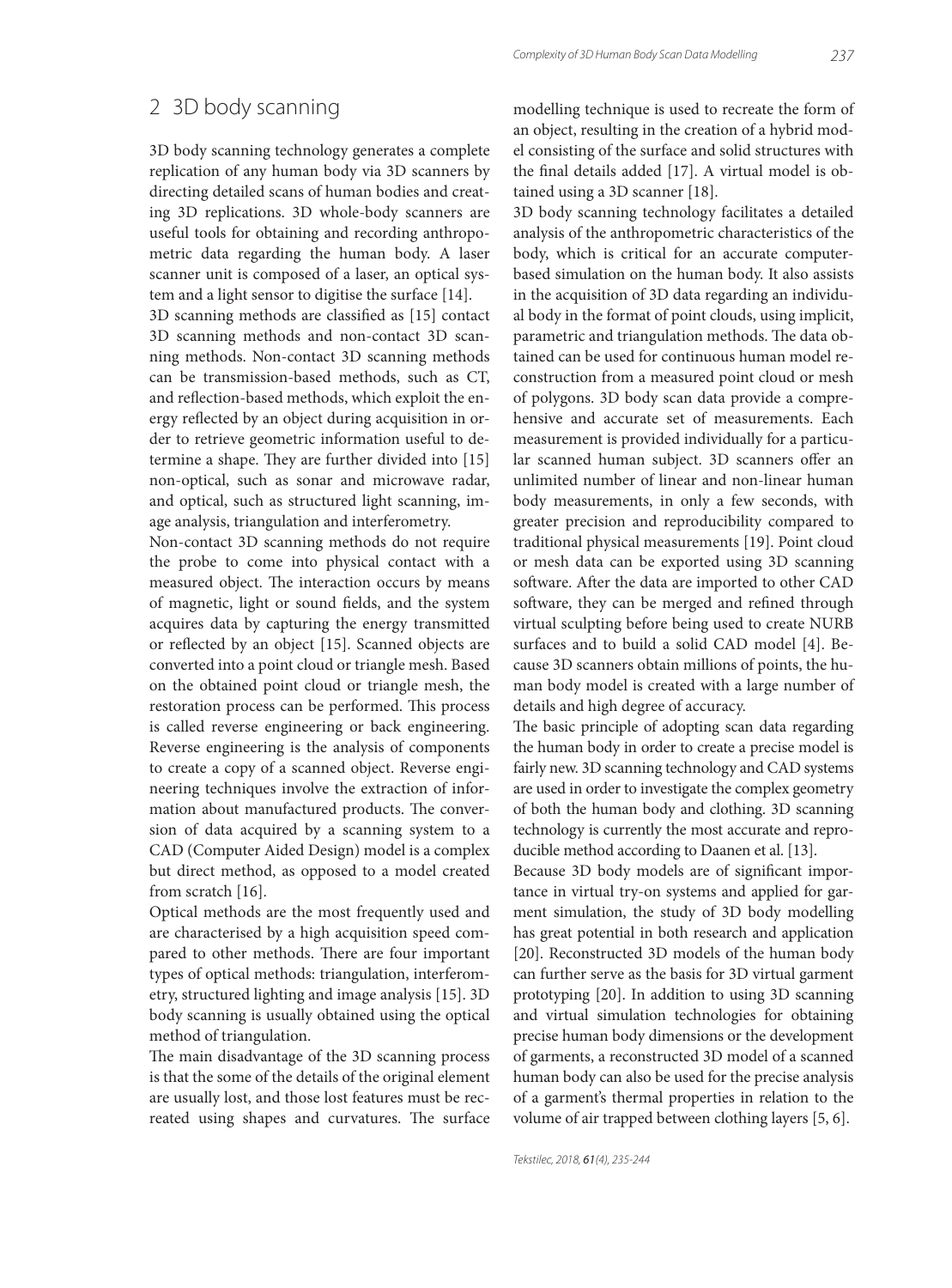The laser-scanning triangulation method is a common, basic principle of whole-body scanning, with a laser light as the source and couple-charged device (CCD) cameras as the detectors of light movement on the surface of a body. It works by determining two angles and one side of the triangle. The laser light source is projected on the human body, while the light sensors simultaneously capture the surface by applying simple geometrical rules called triangulation. Due to this ability, 3D images are acquired using a stripe of light that is emitted from eight laser diodes onto the scanning surface. The laser light is viewed simultaneously from two points using an arrangement of mirrors, while (CCD) cameras record deformations during the process. The CCD cameras are positioned within each of four scanning heads and digitised. The cameras record surface information. The separate data files from each scanning head are combined in the software to create a complete integrated image of a scanned object [21]. Raw scan data are not sufficient for further use. Most 3D scanners are equipped with standard software for the visualisation, treatment and exporting of data [14].

Several problems arise while scanning human subjects:

- Maintaining a proper firm position, without moving, while performing the scanning procedure. To ensure scanning precision free of a subjects' movements in the same position, and to minimise scan errors due to motion, footprints should be marked on the surface of the pedestal inside the scanning booth. A subject must maintain the same upright position, stare at the same spot in the scanning booth and hold their breath to avoid changes caused by breathing [5]. The reference starting position of the arms is with arms hanging by the side of the body with the elbows straight and the palms of the hand facing inward.
- Marking the body while scanning any posture, beside the reference posture, is a difficult task. According to ISO 20685:2010, the chosen human subjects should be scanned in an upright standing position with the elbows straight and with the palms of the hand facing inward. However, some of the analyses regarding human anthropological measurements, particularly during ergonomic analysis, require different postures in order to validate body anthropometry or clothing geometry. The scanning area captured by CCD

cameras can thus be too narrow. One example is scanning human subjects for vertical superior functional reach, simulating the full upper extension of the arm in the vertical position. The scan is unable to capture the whole human body during a single scanning procedure and multiple scans should be merged to create a simple human body model that will be analysed. Another problem is changes to clothing due to wrinkling and the shifting of clothing around a clothed subject while performing other body postures. If a scan must be cropped at a specified position, it will be hard for a scanning expert to mark the position where the scan should be cropped. It is even more difficult with clothing marking, as the clothing deforms substantially as the result of movements.

• The third problem is the reconstruction of missing scan data, which should be acquired with a great deal of knowledge of the human anatomy, and based on realistic physical proof. It is always better to take pictures of a scanned human subject in any of the selected postures to be able to realistically reconstruct a scanned object.

3D laser body scanners are usually the most precise. Most devices are four-column laser scanners with eight scanning heads that provide a 360˚ image of a scanned person in a 3D space over a time span of around ten seconds. They usually work within a temperature range of 15 to 30˚C to avoid the mechanical failure of the scanning system, and they usually have an average girth error of less than 1 mm and a point density of 27 pts/cm2. Non-contact active 3D scanners use a laser to illuminate the object surface to measure distances or to recognise surficial curves. In contrast, whole-body 3D scanners are equipped with four wide-view, high-resolution scanners that rotate around a person to scan every angle.

# 3 CAD modelling and scan reconstruction

The next step is to convert a polygon model into an accurate 3D digital surface model suitable for use in a CAD system. CAD reverse engineering software is used to convert the 3D scan data of physical objects into watertight 3D digital models. 3D CAD tools are used for design, engineering and preparation for manufacturing, and for scan modelling.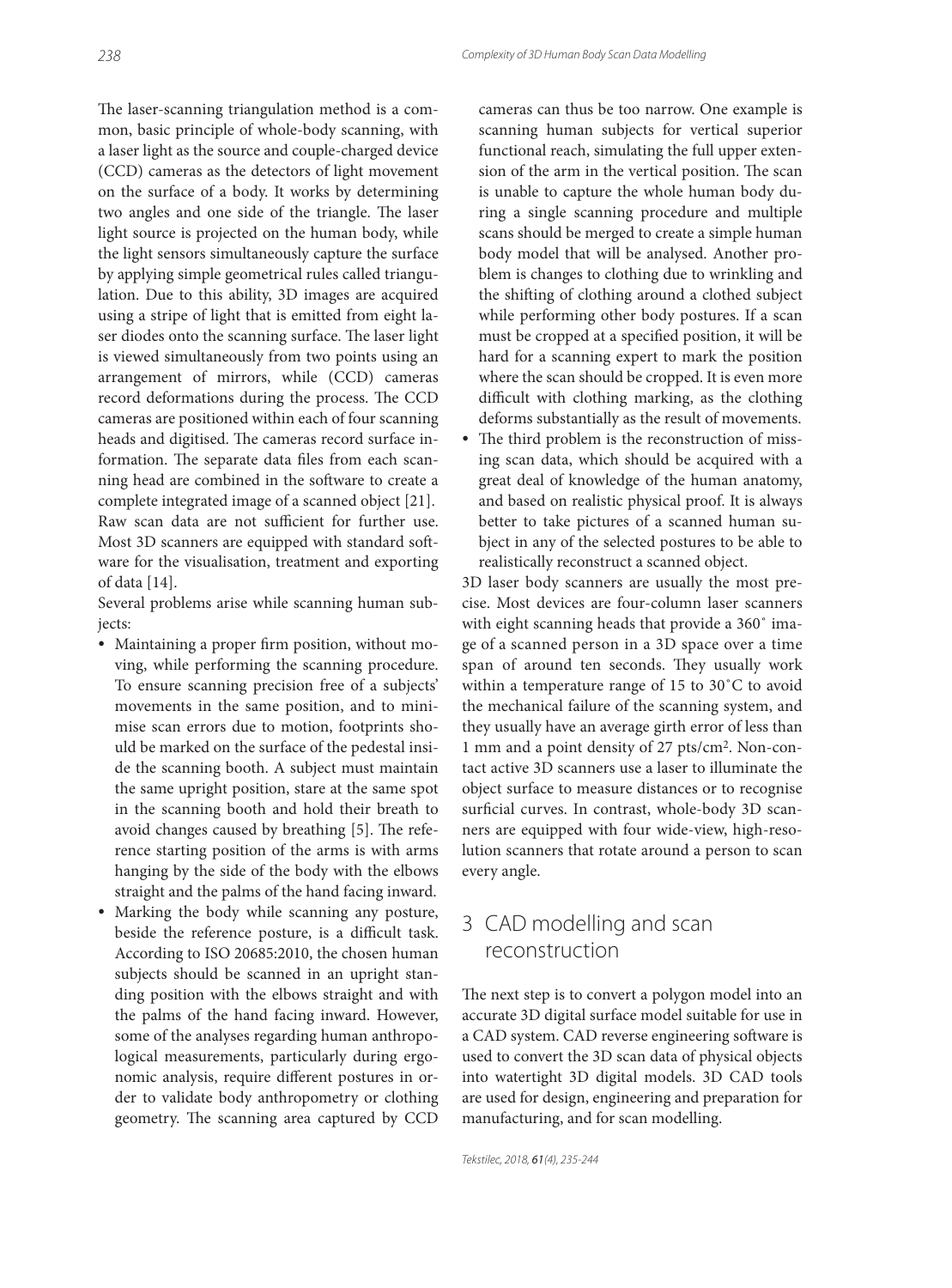3D CAD systems are divided into two main groups according to purpose: surface modelling and socalled solid modelling CAD systems [4]. Contemporary 3D CAD systems facilitate human body modelling on account of 3D scanning technology. This technology enables the acquisition of 3D data regarding an individual body in the format of point clouds, using implicit, parametric and triangulation methods. A human model reconstruction from measured point clouds is used as the basis of a CAD model for other applications, such as the user-fit interface of a product and CAD design [4].

Surface parameterisation is usually performed by CAD systems in order to obtain the 3D mesh surface. One of the most important steps in the parameterisation processes is texture mapping. The application of parameterisation involves scattered data fitting, the re-parameterisation of spline surfaces and the repair of CAD models [22]. 3D scanners generate polygonal approximation to a human model. Scanning technology facilitates the generation of a polygonal mesh as a network of connected triangular polygons to wrap the object surface. On account of this ability, it reduces point cloud data without compromising surface quality. For this reason, volume and surface area can be obtained.

Non-contact active 3D scanners use a laser to illuminate an object's surface to measure distances or to recognise surficial curves. Whole-body 3D scanners are equipped with four wide-view, high-resolution scanners that rotate around a person to scan every angle. Such a high-powered, precision scan is able to capture even the smallest details, such as hair, wrinkles on clothes and buttons. The scanning process generates millions of triangulated surfaces. Although 3D scanners provide detailed accurate geometric data from objects, they are limited to producing a discrete representation due to irregularities, discontinuity, a massive dataset and missing areas [23].

Each image is composed of a matrix of pixels whose value depends on the captured light intensity. The column data that corresponds to the maximum light energy is extracted in real-time using electronics. Each value comprises a digitised point based on special algorithms. The column resolution obtained by this process, combined with the triangulation angle and optical parameters, directly corresponds to the metric resolution and precision. There is, however, an irregularity due to light reflections that can be caused

by the part being scanned, and due to uncertainty in locating laser points, which leads to the incorrect measurement of some points referred to as spurious points. These can be recognised because they are not connected to the rest of a scanned model.

Spurious or noisy points frequently arise when the laser scanning activity is carried out by the processing software and subsequent software operations must be performed to clean the point cloud [15].

The scan reverse engineering procedure includes different steps, typically point cloud data pre-treatment, point cloud blocking, contour extraction, curve fitting and surface construction [24].

The steps required in the reverse engineering procedure of the human body are as follows [24]:

Point cloud treatment (involves point cloud alignment, noise point removal, data reduction, point cloud location and point cloud blocking) through:

- point cloud alignment (not all the data points of a product can be obtained through one scanning because of its complex shape or large volume. The model must thus be moved or rotated and several single scans should be aligned),
- noise point removal (the limitation of measurement tools and measurement methods will produce some noise points that must be removed in order to ensure the accuracy of the results),
- data reduction (the reduction of data points),
- point cloud location (if the point cloud is not placed in a reasonable position, this may impact 3D reverse modelling, and thus requires the positioning of the point cloud), and
- point cloud blocking.
- A. Curve treatment (involves the creation, construction, editing and analysis of curves).
- B. Surface treatment involves surface construction using a variety of surface generation methods divided into two main categories (surface from cloud and surface fit with curve), surface editing (merge, extend, trim or re-parameterise) and surface analysis (checking of the surface smoothness and continuity).

Contemporary CAD software facilitates:

- multiple file format importing (polygons, point data and CAD formats),
- the integration and reconstruction of cloud of points and triangle meshes,
- the repairing of meshes using different tools,
- automatic surface creation,
- surface comparison and validation,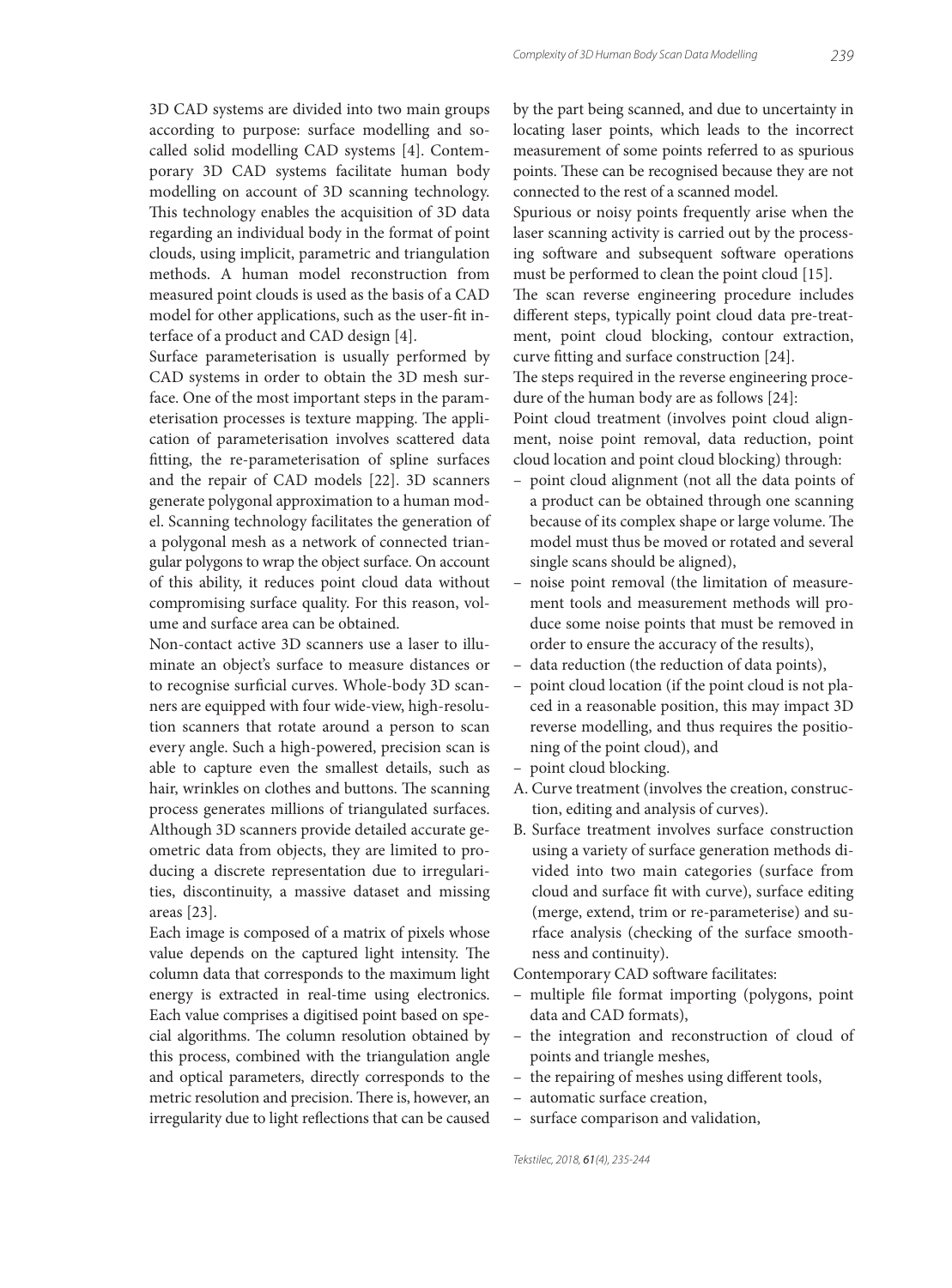- model exporting for use in other CAD systems, and
- CAD model creation and visualisation.

#### 3.1 Human body scan reverse engineering and 3D modelling

In general, CAD modelling is similar to the bio-CAD process and involves the non-invasive acquisition of images, imaging process and 3D reconstruction to form volumetric image representation and the construction of a CAD-based model. CAD-based solid modelling systems are usually represented as a boundary representation through non-uniform rational B-Spline (NURBS) functions. However, the direct conversion of scan data into a NURBS solid model is not a simple task [25]. The production of a copy of an existing object of complex shape is one of the typical applications of the integration of two modern computerbased technologies: reverse engineering and rapid prototyping [15].

3D scan data requires processing after it has been imported. Because the human body, whether clothed or unclothed, has an extremely complex geometry with a large number of details, the reverse modelling procedure is extremely multiplex and time consuming. The workflow to restore scan data to even begin the reverse engineering process thus requires a great deal of knowledge of the basic human anatomy. When working with any available software used to manipulate scan data, each operation can take a long time to process. The aim of such procedures is to prepare scan data for 3D printing and other applications. Scan data can be imported as mesh data or point data, and as any kind of model file (ASCII, obj. file, stl. file, dxf. file, etc.). Multiple scans are typically imported in order to get the high quality model at the end of reverse engineering procedure.

#### 3.2 Importing and initial preparation of scan data

Raw scans can be saved in obj. format. Subsequently, multiple scanned obj. formats can be imported by the CAD software for processing and reconstruction (Figure 1). Other 3D CAD tools, which are usually intended for design, engineering and manufacturing preparation, can be a powerful tool for scan reconstruction and analysis. Scans should be aligned, combined into a single fused mesh and then reconstructed manually in stages to restore many of the surface features of the complicated human body geometry [5, 6].



Figure 1: Imported obj. file of the scanned human *body*

## 3.3 Editing of scan data using CAD software and model creation

There are two basic ways to begin, one being the manual editing phase and the other being the automatic editing phase. The main disadvantage of current CAD systems is the slow speed at which they make necessary changes and the amount of time required for regenerating a complex parametric model. The other major problem is the complexity of the human body, with its many different features. It is almost impossible to restore the human body model automatically using any software. Even in the initial stage, in which files are imported to the CAD software where editing will be performed, there is no automatic mesh build-up. If it is possible to import the obj. data through automatic mesh build-up, the new model will have far more irregularities than the one imported manually with all the meshes fused gradually through manual editing.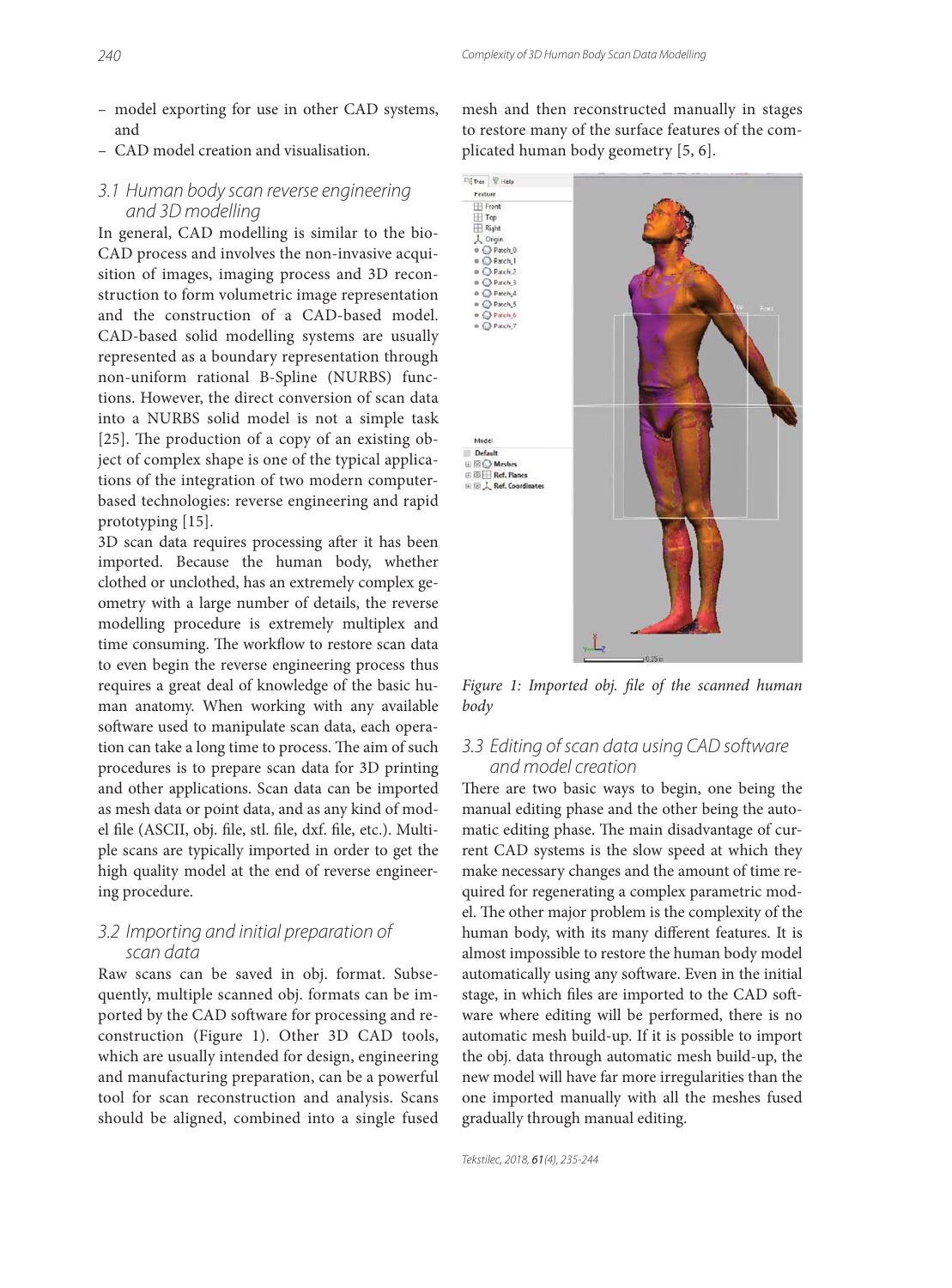The most obvious scanning errors are seen in the form of unnecessary points. Each cloud must be therefore cleaned. The clouds are then joined together, typically by means of manual editing and accurate positioning. Pre-arranged clouds or meshes are merged together. The triangle mesh can then be simplified. However, the process is time-consuming and inefficient [17].

Each scan usually consists of the eight scanned meshes, if a 3D four-column laser scanner with eight scanning heads providing 360˚ image is used (Figure 2).



*Figure 2: Multiple polygon meshes of a scan*

#### 3.3.1 Fusing multiple scanned object files

Multiple imported scans should be fused together. This is performed through scan alignment (Figure 3). The mesh data is aligned with the coordinate system and then with the whole scanned object. Initially, a choice should be made between the reference mesh and moving mesh that will be aligned with one another. There is a special method of local alignment based on a selected point. When dealing with human body scans, this is by far the safest method, instead of relying on auto-alignment. Reference points are placed on the reference scan. The points of the same position are then applied to the corresponding moving scan. The moving meshes will align and over-



lap with the reference meshes to create the basis for global alignment. The safest way is to compare as many of the points on the moving and reference scans as possible to achieve a higher level of precision.

After the scans have been aligned, two or more scans should be combined into a single fused mesh (Figure  $4$ ). The aim is to create a unified mesh for further editing. Although the aim is

*Figure 4: Multiple scan's meshes fused together*



*Figure 3: Multiple scan alignment*

Tekstilec, 2018, 61(4), 235-244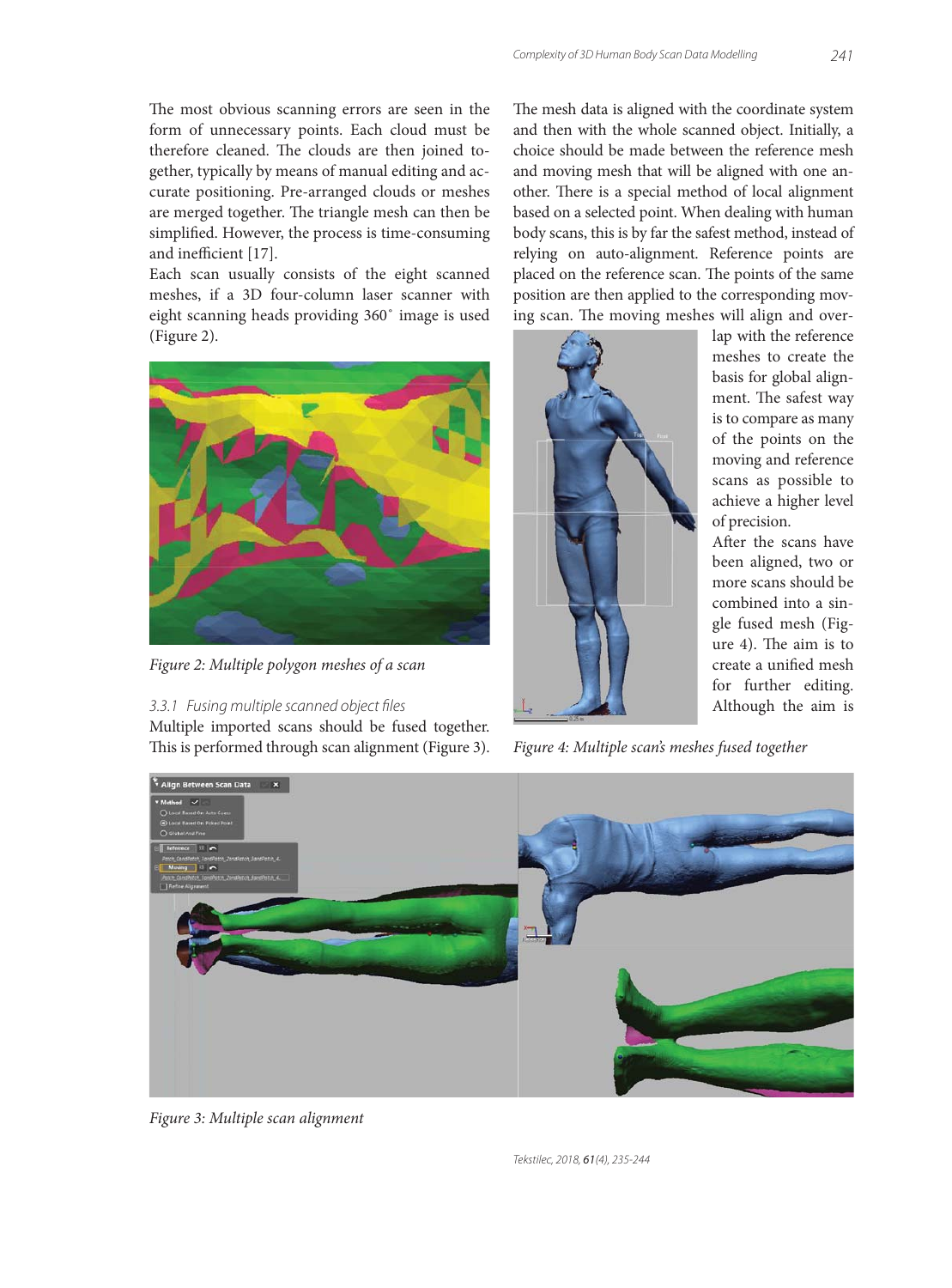to create the unified mesh without holes and missing geometry, this is impossible when dealing with human body representations. Once the meshes have been fused, the editing phase can begin.

#### 3.3.2 Defect healing and the restoration of missing areas

Editing usually begins with the identification of defects that could compromise the editing of scan data. The identification of defects illustrates all of the irregularities in the scan geometry that should be corrected during editing, such as intersecting. The two major concerns while editing are to correct those irregularities and to heal defects.

Major irregularities typically include:

- a non-manifold poly-vertex,
- folded poly-faces,
- dangling poly-faces,
- clustered poly-faces, and
- crossing poly-faces.

The major concern in this step is to fix these irregularities in order to improve the overall surface. However, the healing of irregularities can take a very long time, depending on how dense the mesh is and on the number of identified irregularities.

After minor irregularities have been fixed, major defects take centre stage. The first major defect is missing data and the remodelling thereof. If there are large areas of the scan left blank, an attempt should be made to fill those holes, taking full account of the complex geometry and the anatomy of the human



body. There are two methods to accomplish this: by adding polygons to create the curvature surface or by adding polygons to create the flat surface. This is the most complicated step (except scan alignment), and it typically takes up to few hours to fill in all the missing areas in the correct manner (Figure 5).

The process also involves a great deal of re-editing and correcting, as the restoration and scan reconstruction procedure depends on knowledge of the human anatomy. If there are large missing areas, the process of filling will require the addition of many curved bridges, hole boundary editing and experimentation. When editing boundaries around the missing area, the boundaries around the holes in the fused mesh are distorted, shrunk and smoothed. Each missing area can be edited by shrinking, smoothing, fitting, extending, extruding and filling in around the boundaries. Geomagic Design X software also provides the option of sewing the missing areas or splitting the fused mesh in order to remove unwanted data.

#### 3.3.3 Surface editing phase

Once the unified mesh has been reconstructed in the proper manner to follow the real human body, surface editing can begin. The entire mesh surface should be edited using a global smoothing effect to create a smooth base. The fine details are then edited through multiple steps.

Global texture changes can be applied through smoothing operations, by enhancing the shape, and through manual editing by applying smart brush options to smooth and even the mesh roughness, to decimate or simplify the mesh and reduce the denseness of the mesh, to reduce the sharp angles of intersecting poly-faces, to enhance mesh details, etc.

However, work does not end there. In order to prepare the human body model for further use, the mesh must be continuously edited for output. The first step is decimation. This operation reduces the polygon count and mesh denseness, while retaining feature definition and quality. Most 3D software will require a model with a simplified mesh. This is achieved by applying a reduction percentage to reduce the density. The global remesh procedure is then complete. The global remesh will re-triangulate the entire mesh to create a new mesh appearance. It will also improve the *Figure 5: Filling of holes in order to heal missing areas* mesh quality by cleaning all of the unnecessary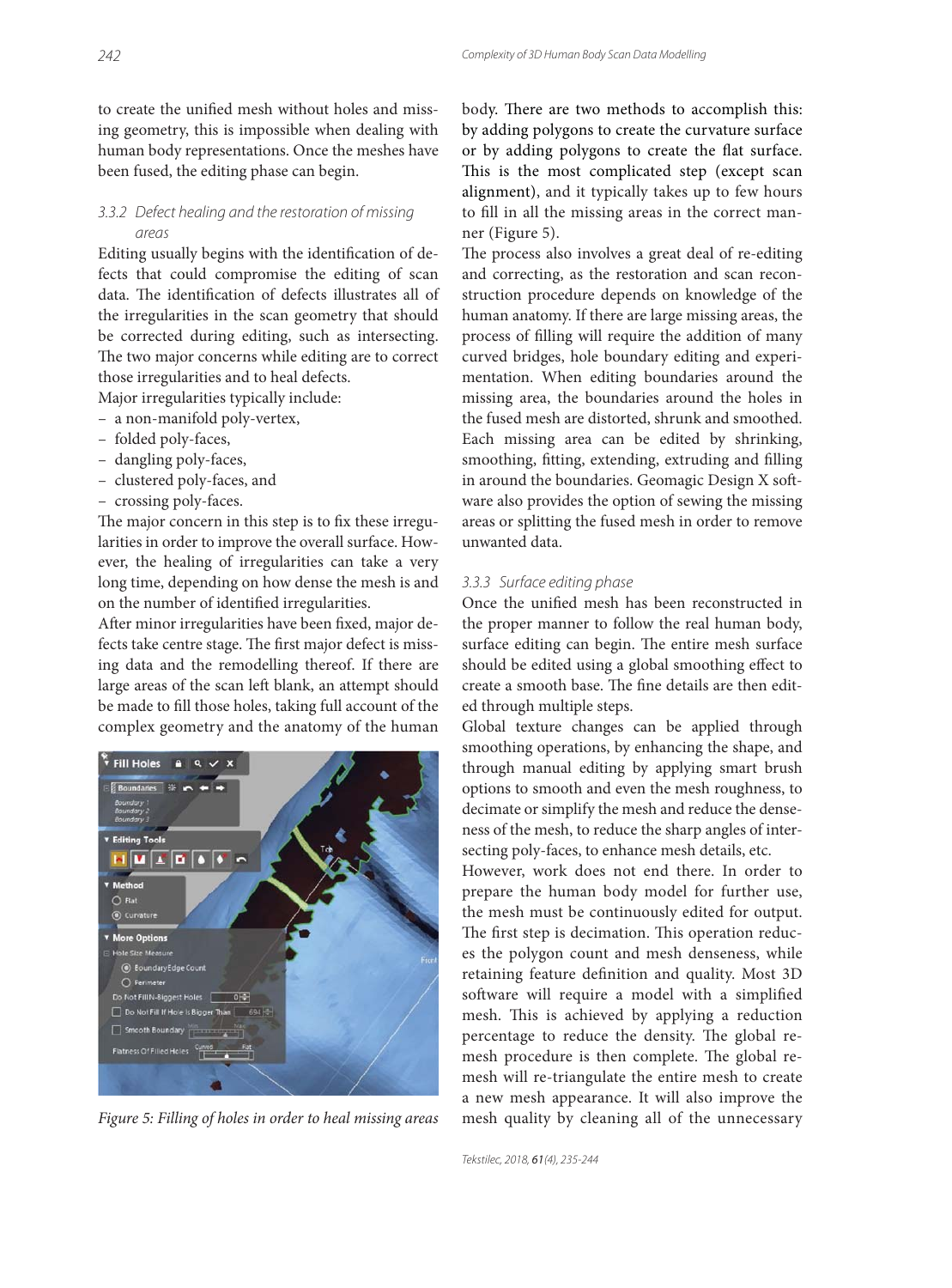data and by finally creating a uniform mesh with fewer defects for other 3D programs. However, rewrapping the entire mesh will recreate the mesh at the underlying points, and by fixing defects and rough areas. The reconstructed model of the human body can be exported to other 3D CAD software for further use (Figure 6).



*Figure 6: Reconstructed model of the human torso*

## 4 Conclusion

The reverse engineering and modelling of the 3D scanned human body is a complex and time-consuming process due to the large amount of manual editing required, as the human body has a complex geometry with many details that require editing. It is almost impossible to restore the human body model automatically using any software. If it is possible to import the obj. data through automatic mesh build-up, the new model will have far more irregularities than the one imported manually with all the meshes fused gradually through manual editing. The main disadvantage of current CAD reverse engineering systems is the slow speed at which they make necessary changes and the amount of time required for regenerating a complex parametric model of the human body. 3D scan data require a great deal of processing, as the human body, whether clothed or unclothed, has an extremely complex geometry with a larger number of details. The workflow to restore scan data to even begin the reverse engineering process thus requires a great deal of knowledge of the basic human anatomy.

### References

- 1. D'APUZZO, Nicola. Recent advances in 3d full body scanning with applications to fashion and apparel. In *Optical 3-D Measurement Techniques IX*. Edited by A. Gruen, H. Kahmen. Vienna, Austria, 2009.
- 2. TONG, Jing, ZHOU, Jin, LIU, Ligang, PAN, Zhigeng, YAN, Hao. Scanning 3D full human bodies using kinects. *IEEE Transactions on visualization and computer graphics*, 2012, **18**(4), 643−650, doi: 10.1109/TVCG.2012.56.
- 3. REED, Matthew P., MANARY, Miriam A., SCH-NEIDER, Lawrence W. Methods for measuring and representing automobile occupant posture. In *International Congress and Exposition Detroit, Michigan : proceedings*. USA : Society of Automotive Engineers, Inc., 1999, pp. 1–15.
- 4. HOPKINSON, Neil, HAGUE, Richard J. M., DICKENS, Philip M. *Rapid Manufacturing: An Industrial Revolution for the Digital Age*. Chester, UK : John Wiley & Sons Ltd, 2006.
- 5. ŠPELIĆ, Ivana, ROGALE, Dubravko, MIHE-LIĆ - BOGDANIĆ, Alka. The laboratory investigation of the clothing microclimatic layers in accordance with the volume quantification and qualifi cation. *Journal of the textile institute*, 2017, 1−11, doi: 10.1080/00405000.2018.1462087.
- 6. ŠPELIĆ, Ivana, ROGALE, Dubravko, MIHE-LIĆ-BOGDANIĆ, Alka, PETRAK, Slavenka, MAHNIĆ NAGLIĆ, Maja. Changes in ensembles' thermal insulation according to garment's fit and length based on athletic figure. Fibers *and Polymers*, 2018, **19**(6), 1278–1287, doi: 10.1007/s12221-018-1074-8.
- 7. LEE, Yejin, HONG, Kyunghi, HONG, Sung-Ae. 3D quantification of microclimate volume in layered clothing for the prediction of clothing insulation. *Applied Ergonomics*, 2007, **38**, 349– 355, doi: 10.1016/j.apergo.2006.04.017.
- 8. ZHANG, Zhaohua, LI, Jun. Volume of air gaps under clothing and its related thermal effects. *Journal of Fiber Bioengineering & Informatics*, 2011, 4(2), 137-144, doi: 10.3993/jfbi06201104.
- 9. MERT, Emel, PSIKUTA, Agnes, BUENO Marie-Ange, ROSSI, Rene M. Effect of heterogenous and homogenous air gaps on dry heat loss through the garment. *International Journal of Biometeorology*, 2015, **59**(11), 1701–1710, doi: 10.1007/s00484-015-0978-x.